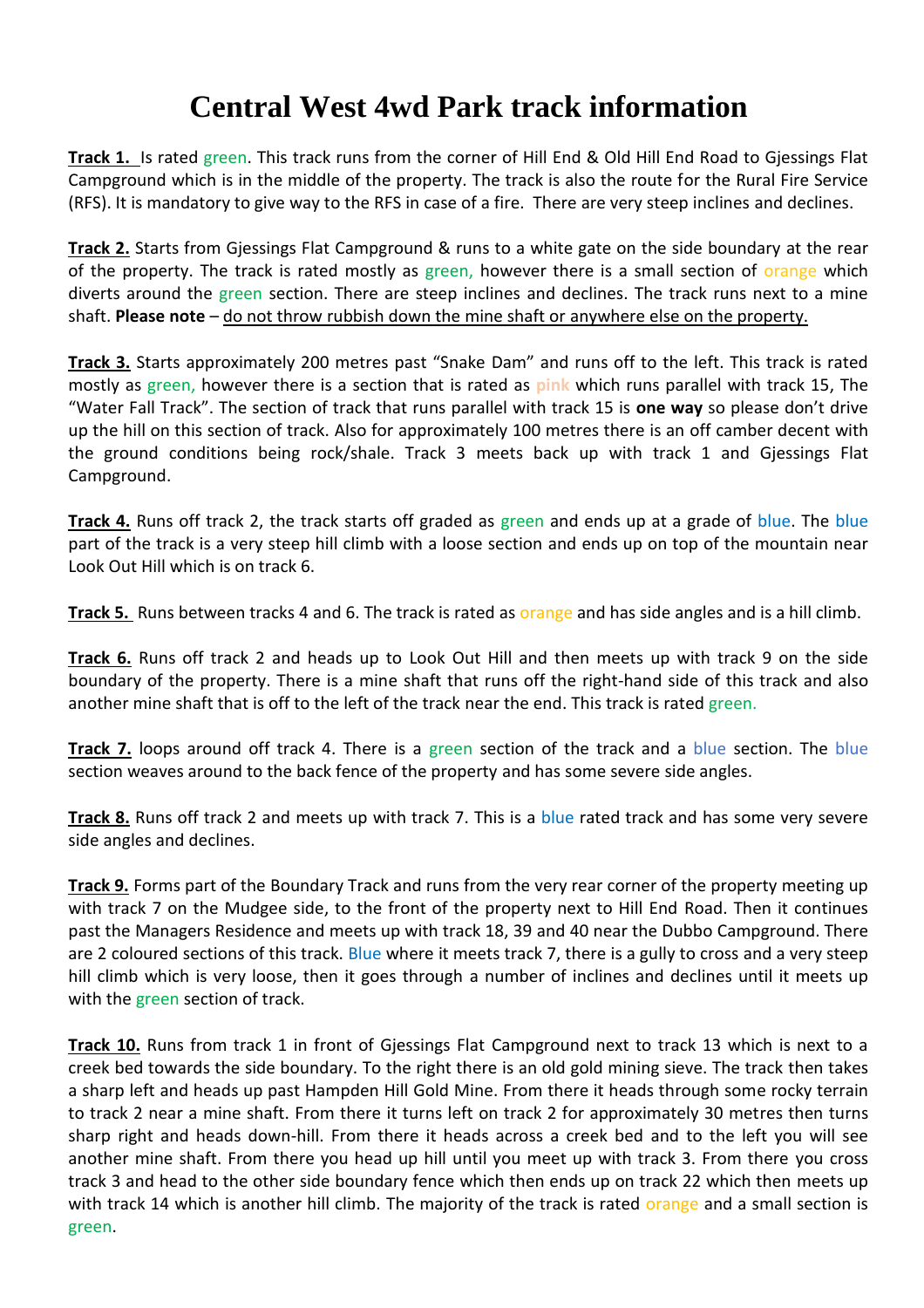**Track 11.** Runs from track 2 near the white gate at the rear of the property, from there it heads on a slide slope along the side fence line then down a steep hill then meeting up with track 3. The track is rated orange. This track will be closed on wet days.

**Track 12.** Runs off track 10, this track is an old hill climb from one of the past events held on the property. It is rated blue and has 3 lines that you can drive. It meets up with track 1. There are rocky ledges to climb.

**Track 13.** Runs from side fence to the other side fence through the creek bed to the other side of the property. It has rocks and logs as obstacles. One section of the track is rated blue and another section is rated orange.

**Track 14.** Runs off track 22 and is also used as the hill climb when events are held on the property. There are rocks as obstacles. The track is split into 3 separate tracks and is rated red, blue & **pink**. Coloured arrows will define the correct track you should be on for the suitability of your vehicle.

**Track 15.** Is the famous Water-Fall Track. It starts at Gjessing Flat Campground as blue through a creek bed and ends up being red.

**Track 16.** Runs off track 14 in a loop through rocky terrain. This track is rated blue.

**Track 17.** Is situated behind track 34 & Snake Dam. The track is rated red & has some big rock ledges to tackle.

**Track 18.** Starts at the intersection of track 9, 39 & 40 near the Dubbo 4wd Club Campground and ends up near the Gjessings Flat Campground. The track is rated green.

**Track 19.** Is used as the golf ball track for the events held on the property. There are 10 golf balls on 20mm PVC poles. The aim is to touch the poles with the front of your vehicle without knocking the golf ball off. In the event you receive 10 points for each golf ball left on the pole after touching the pole. The track is rated green.

**Track 20.** Is used as the frisbee track for the events held on the property. The aim is to drive around the track with a tennis ball inside the frisbee on the bonnet of your vehicle without the ball falling out. The track is rated green.

**Track 21.** Is used as the reversing track for the events held on the property. The aim is to reverse around the track over obstacles and holes. This test out your reversing skills. The track is rated green.

**Track 22.** Runs off track 9 as green and runs parallel with track 23, then turns right up hill where the grade of the track changes to blue and heads along the boundary fence. This is part of the boundary track. The track then turns right and heads down to a creek bed and meets up with track 43. Then track 22 turns hard left and goes across the "cattle grid" then heads back up a steep loose hill and weaves its way up to the top of the hill which is known as "Weed Hill". From there the track heads back down along the fence line to another creek bed. From there it continues along the fence then turns sharp right and heads up hill, from there you need to turn sharp left and drive up a 3ft rock ledge and head up hill to you reach track 35. From there you turn left for approximately 10 metres then before you reach the gate to the side boundary you turn right and start heading down hill. There are side angles on this part of the track. From there you will weave your way through the mountain then once again head down hill to a creek bed which then you will meet up with track 10. From there you follow the boundary fence and head up hill to the top of the mountain which brings you onto track 11. Then continue along the fence line which has a very challenging angle to the white gate which brings you onto track 2.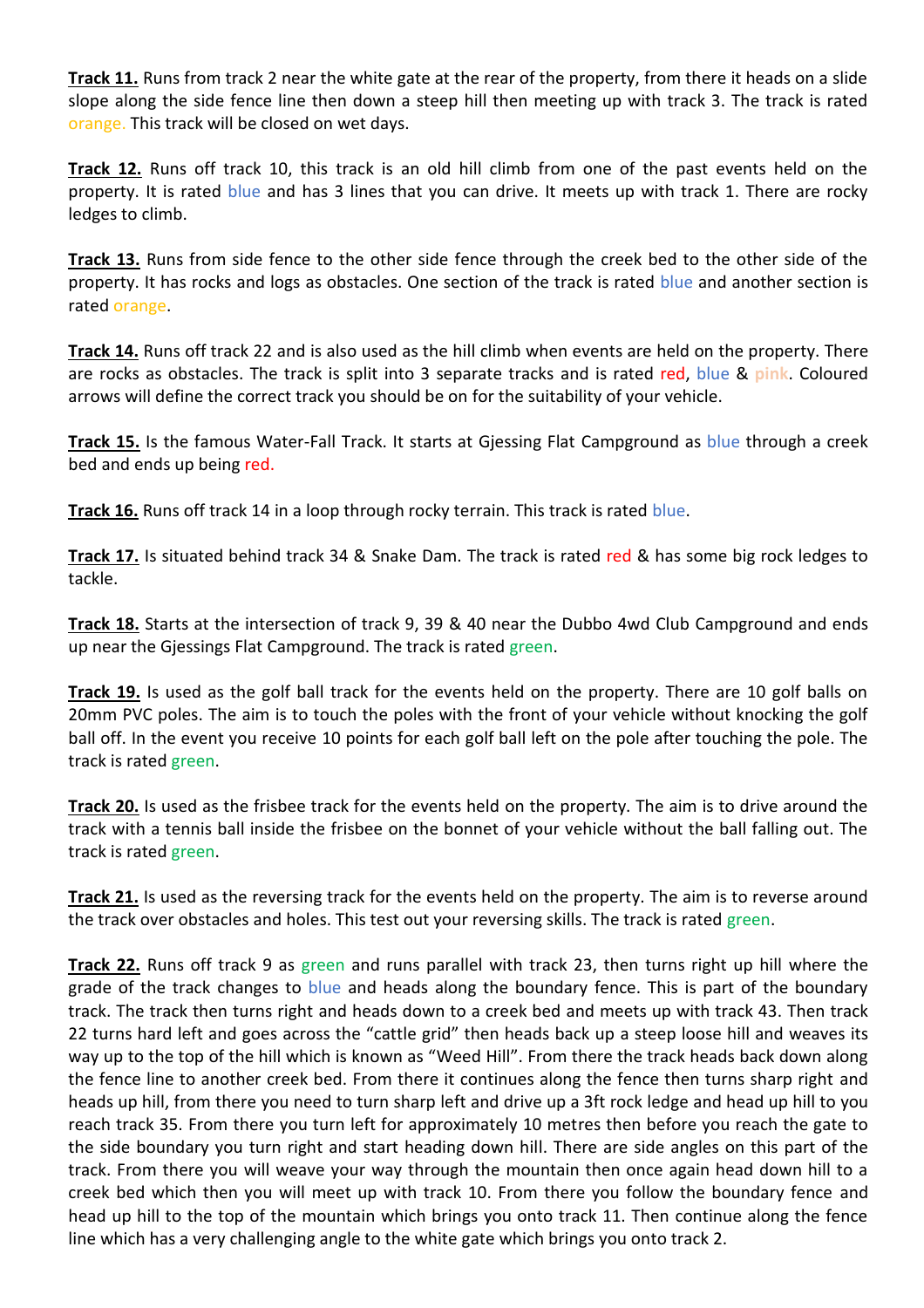**Track 23.** Runs off track 9 & is graded orange at the start of the track. The track then changes red and is known as the "Rock Log & slog" which is also used for the events when they are held at the property.

**Track 24.** Runs off track 9 & follows the front boundary fence on top of the "Tuckers Hill Gold Mine". There are a lot of side angles and the track is rated blue. The track then meets up with the side boundary and heads down hill and meets up with track 22.

**Track 25.** Runs off track 9 and comes to a dead end at "Tuckers Hill Gold mine". The track is rated green and it is important to be very careful when making a "U" turn. It is advisable not to take any more than two vehicles at once on this track.

**Track 26.** Also known as the M7. Runs from track 1, crosses track 27, then meets up with track 25. The track is rated green.

**Track 27.** Runs off track 30 at the Dubbo 4wd Club Campground then crosses track 26 and heads up to the Managers residents. This track is only to be used in emergency situations or if approved by the Park Manager. The track is rated green.

**Track 28.** Runs off track 18 and heads to the side boundary fence and meets up with track 22. The ground conditions are rocky and the track is rated as **pink**.

**Track 29.** Runs off track 1. Its starts off with crossing a steep creek bed then weaves its way through the mountain. There are side angles to contend with and near the end of the track there is a steep rock ledge to climb. Then the track meets up with track 32 and track 18. The track is rated orange.

**Track 30.** Runs off track 1 and takes you past a shower block on the left-hand side then past the Dubbo 4wd club Campground and meets up with track 9. The track is rated green.

**Track 31.** Runs off track 55 and loops around back onto track 55, it also meets up with track 32. There are large rocks to contend with & steep inclines and declines. The track is rated red.

**Track 32.** Runs off track 1 and ends up meeting up with track 29 and 55. The track has extreme side angles. Correct tyre pressure is very important. The track is rated **pink**.

**Track 33.** Runs off track 1 and meets up with track 29. The track runs through a creek bed with rocks and logs as obstacles. The track is rated blue.

**Track 34.** Is the "Wombat Mudhole" and is also used for events when held at the property. This track runs off track 2 and is next to "Snake Dam". There are 3 separate tracks for blue, orange & pink classed vehicles.

**Track 35.** Runs off track 18 and meets up with track 22 on the side boundary where there is a gate. The track is rated green.

**Track 36.** Runs off track 28 and loops back onto track 28. There are 3 separate tracks which are blue, orange & pink. There are steep rock ledges to tackle on the exits of each track.

**Track 37.** Runs off track 18 and 35. You can get to tracks 53 and 38 by using this track. Also it meets up with the side boundary on track 22. The track is rated green.

**Track 38.** Also known as the "Rock Garden" and is used for events on the property. There are 4 x tracks rated red, blue, orange & pink. There is plenty of rock as obstacles.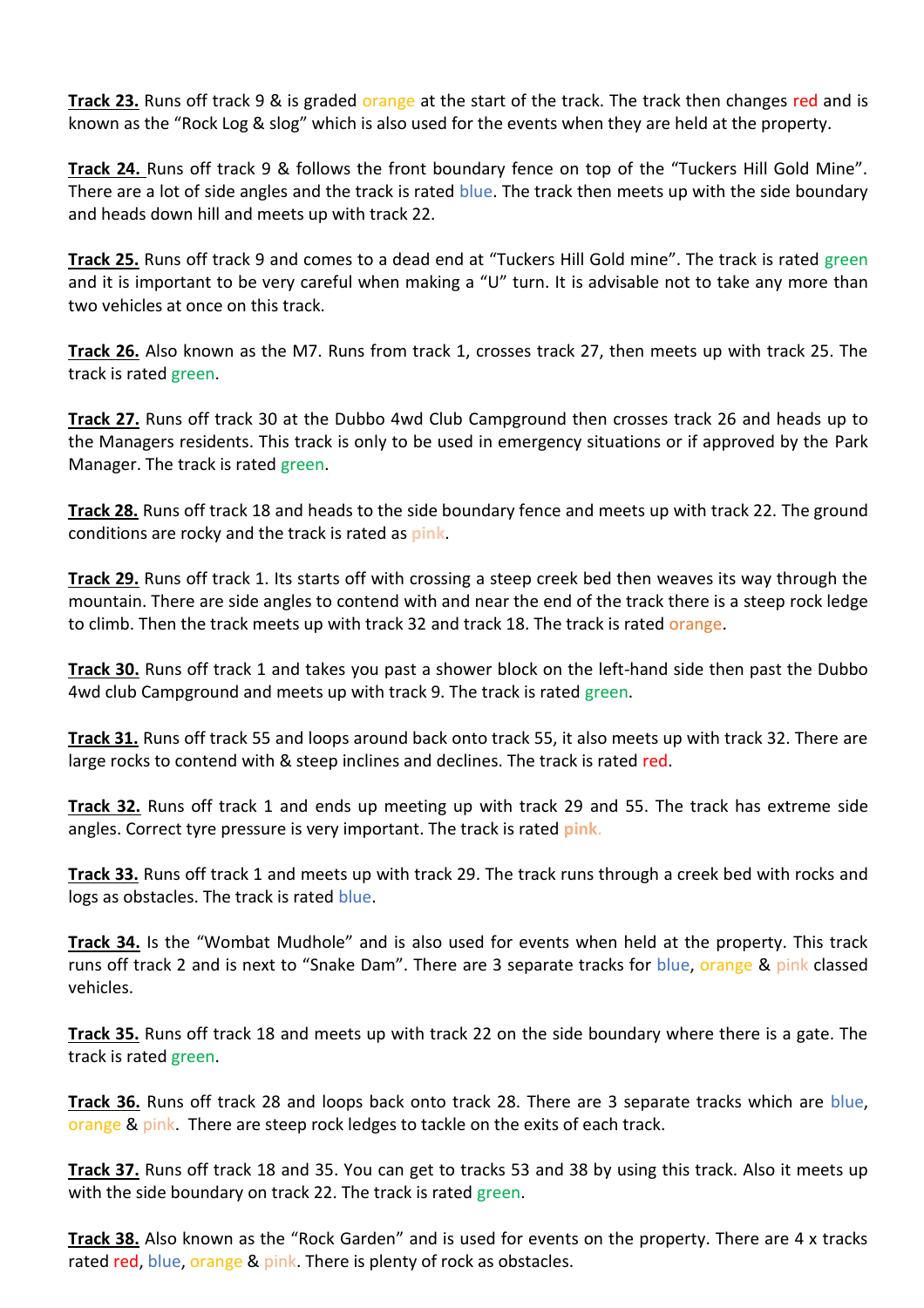**Track 39.** Starts at the intersection of track 9, 18 & 40 and zig zags its way up the mountain with very steep hill and rocks as obstacles and then meets up with track 36. The track is rated as blue.

**Track 40.** Starts at the intersection of track 9, 18 and 40 and heads up the mountain then turns left over a log then heads down a very steep hill into a creek bed then meets up with track 22. There are two tracks rated orange & **pink**.

**Track 41.** Runs off track 18 and meets up with track 28. There are 3 tracks which are rated blue, orange & **pink**. The track has side angles and rocks as obstacles.

**Track 42.** Runs from track 22 and meets up with track 36. There are steep hills and rocky obstacles. The track is rated blue.

**Track 43.** Is also known as "Hargraves Ledge". The track starts off from track 22 as pink through a creek bed then heads up a very steep rocky mountain, then meets back up with track 22 at the "cattle grid". The track ends up being rated red & blue. The track is also used for events on the property.

**Track 44.** Runs from track 13 & finishes up at track 18. The track goes up a hill with rocks as obstacles just before it meets up with track 18. The track is graded blue.

**Track 45.** Runs off track 30 driving through a creek bed behind the Dubbo 4wd Club Campground & heads up a slight hill with ruts that test out your suspension flex. This is the location where the image of the "Mog 80" is flexed to the max. The track meets up with track 18 & is rated blue.

**Track 46.** Runs off track 18 and finishes on track 28. There are plenty of rocks to tackle including some big ledges. The track is rated blue.

**Track 47.** Runs between track 13 & track 1. There are very steep rock ledges & side angles and the track is rated red.

**Track 48.** Runs between track 4 and track 9 through a rocky creek bed. The track is rated blue.

**Track 49.** Runs between track 7 and 4. It zig zags across rock and logs and there are side angles. The track is rated blue.

**Track 50.** Runs between track 14 and track 18. There is a slight hill and some rocky terrain. The track is rated **pink**.

**Track 51.** Starts off track at 18 as green and runs parallel with track 55 then curves to the right on top of the mountain edge then turns into blue with rock as obstacles.

**Track 52.** Starts at track 5 and heads up a loose rocky hill and ends up at track 6 on top of "Lookout Hill". The track is rated a blue.

**Track 53.** Runs in a loop off track 37, the track is rated red and is used for events, it has large rock ledges and logs to tackle along with steep inclines and declines.

**Track 54.** Starts at the intersection of track 9, 39 and 40 and runs through a creek bed with rocks & logs as obstacles and meets up with track 42. The track is rated orange.